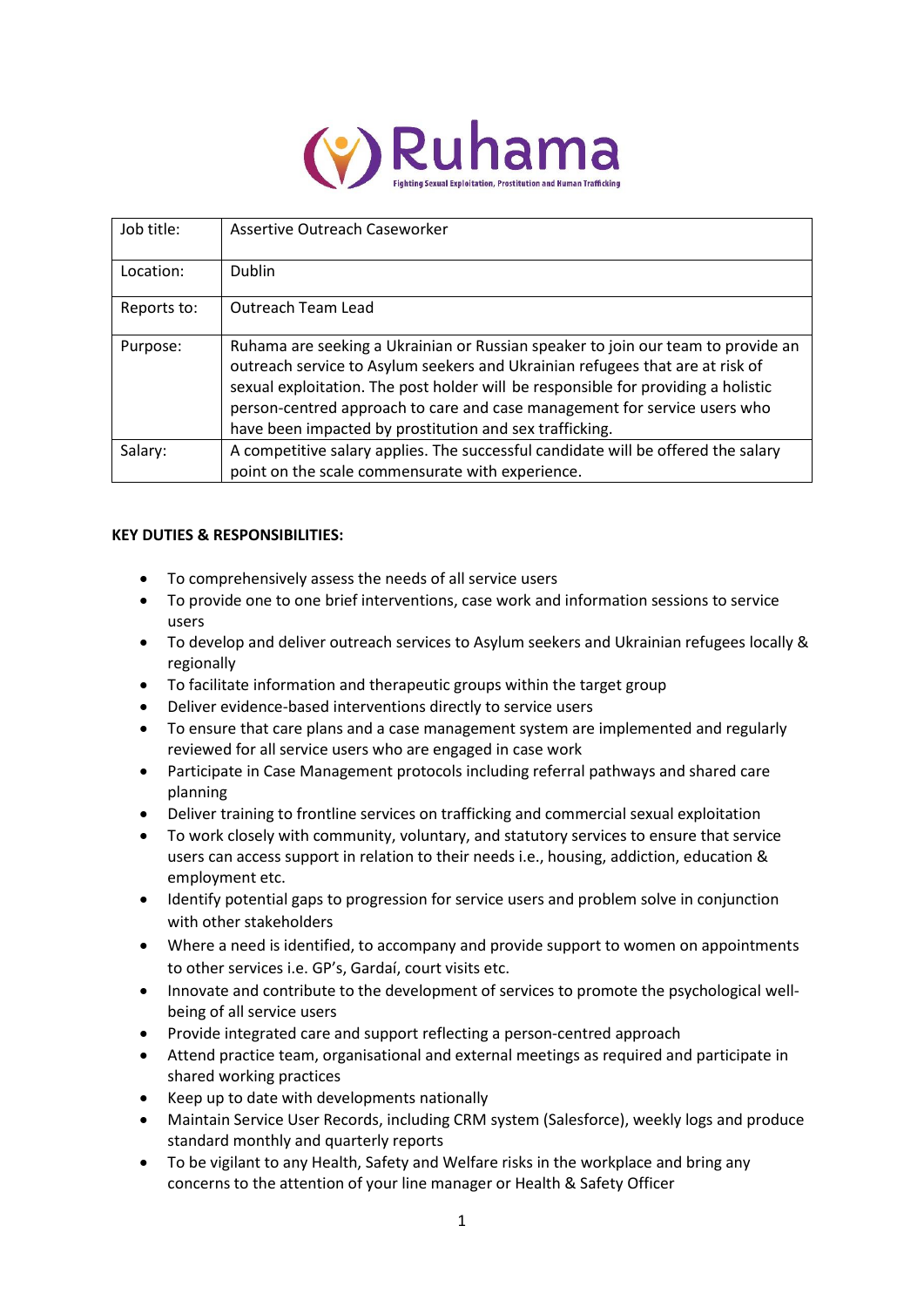- To be aware of the Children's First Guidelines, and Vulnerable Adult and Child Protection Policy in Ruhama and bring any concerns to the attention of the DLO (Designated Liaison Officer)
- To monitor, track, evaluate and document all work
- To attend supervision on a regular basis with line manager
- To work as a team member in order to develop and fulfil the policies, aims and objectives of Ruhama
- To comply with all Ruhama policies and procedures
- To perform any other duties assigned or delegated by his/her line manager

# **PERSON SPECIFICATION**

The person specification sets out the essential abilities and qualities needed by the successful candidate for this post.

# **Qualifications**

• A relevant third level qualification e.g. social studies, addiction, nursing, counselling, psychology or related field is essential

# **Experience**

- Minimum of 3 years' experience working in a frontline setting, working with vulnerable cohorts with complex and multiple needs is essential
- Understanding and some experience of working with asylum seekers and refugees is essential
- Experience of case management approach is desirable
- Proficient in Ukrainian or Russian as well as English

#### **Knowledge**

- A strong interest in and knowledge of the issues facing asylum seekers, refugees and migrants, especially women
- A knowledge of the impact of prostitution on individuals physical, emotional and psychological development
- A knowledge and understanding of a trauma informed approach
- Insight into the issues affecting women who have been exploited in the sex trade
- Knowledge and understanding of gendered based violence, including prostitution
- Demonstrates a working knowledge in the complexities faced in delivering services to service users in challenging environments
- A working knowledge of homelessness
- Knowledge of the rights and entitlements of women working in the sex trade in Ireland

#### **Skills and Abilities**

- Excellent communication and inter-personal skills
- Demonstrates effective problem solving and decision-making skills
- Ability to effectively multitask and manage competing deadlines